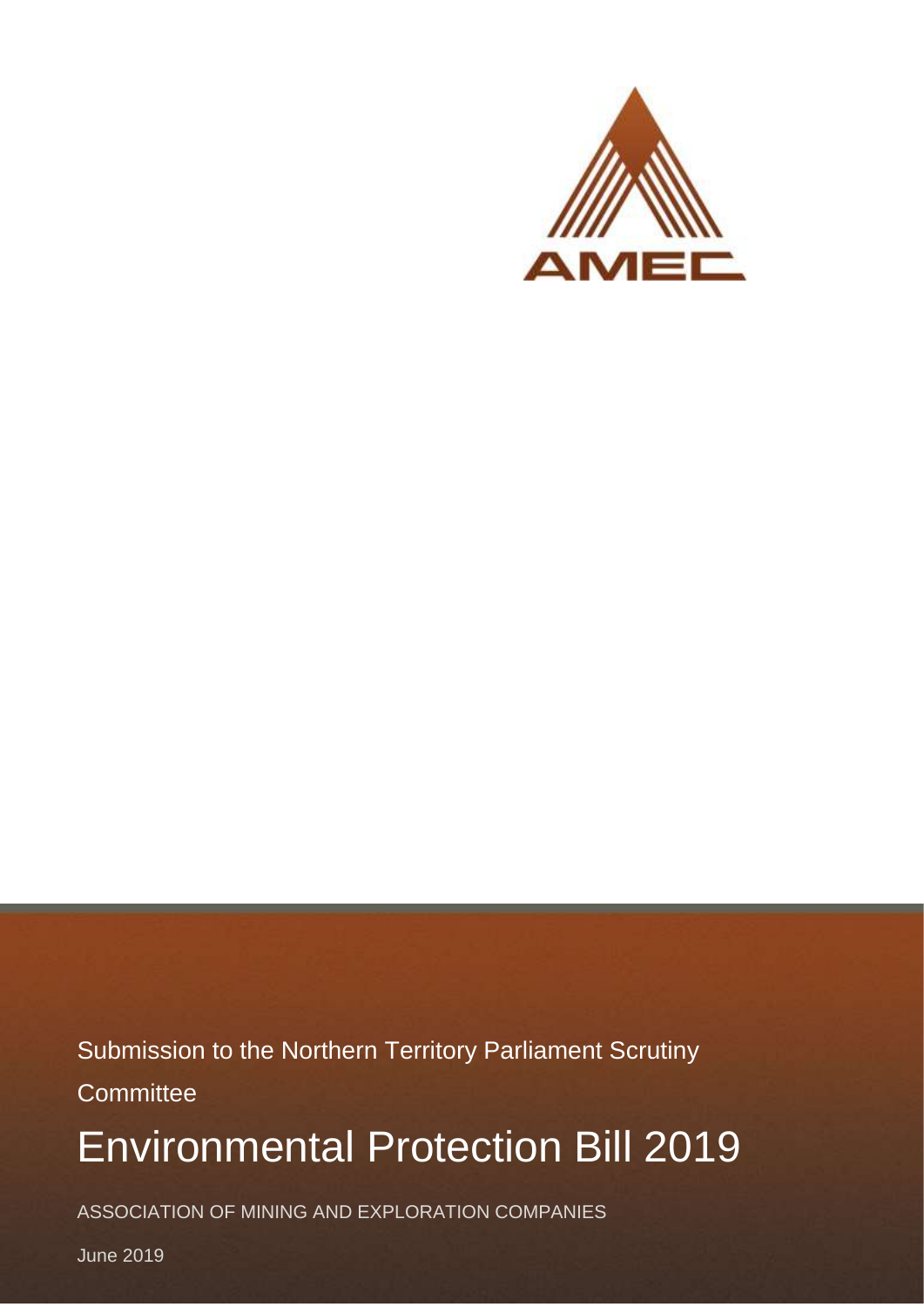# **CONTENTS**

| Declaration of Protected Environmental Areas and Prohibited Actions 9                |  |
|--------------------------------------------------------------------------------------|--|
|                                                                                      |  |
|                                                                                      |  |
|                                                                                      |  |
|                                                                                      |  |
| Part 11.                                                                             |  |
|                                                                                      |  |
| Capacity of the Northern Territory Civil and Administrative Tribunal (Section 277)15 |  |
|                                                                                      |  |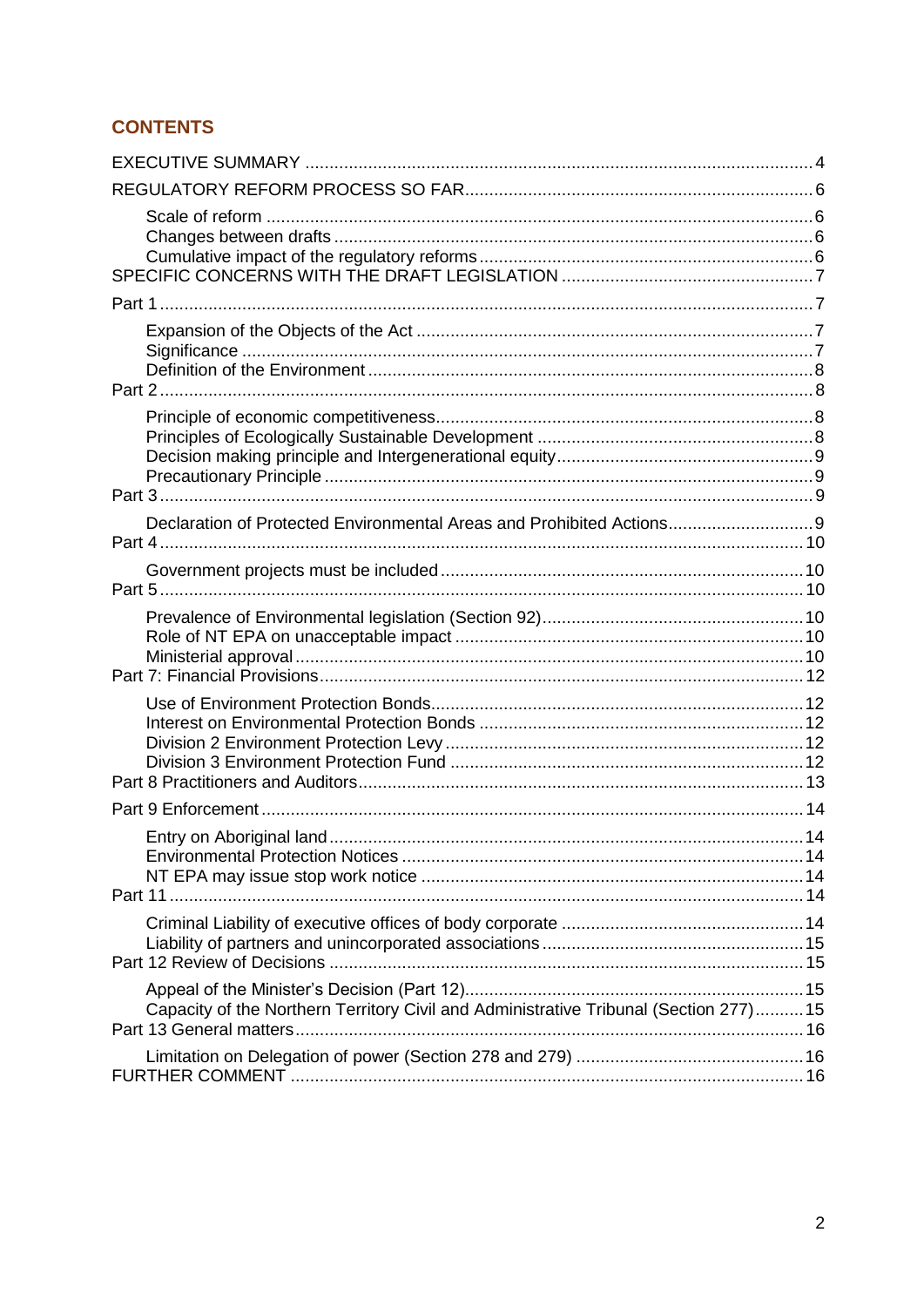#### **Prepared by**

Association of Mining and Exploration Companies Inc (AMEC)

The Association of Mining and Exploration Companies (AMEC) is the peak national representative body for hundreds of companies in the mining and mineral exploration sector, many of which have projects in the Northern Territory.

#### **Head Office**

6 Ord Street, West Perth WA 6005 (Offices located in Perth, Brisbane and Sydney) Please address all correspondence to: PO Box 948 West Perth WA 6872 P: 1300 738 184 E: [info@amec.org.au](mailto:info@amec.org.au) W: [www.amec.org.au](http://www.amec.org.au/)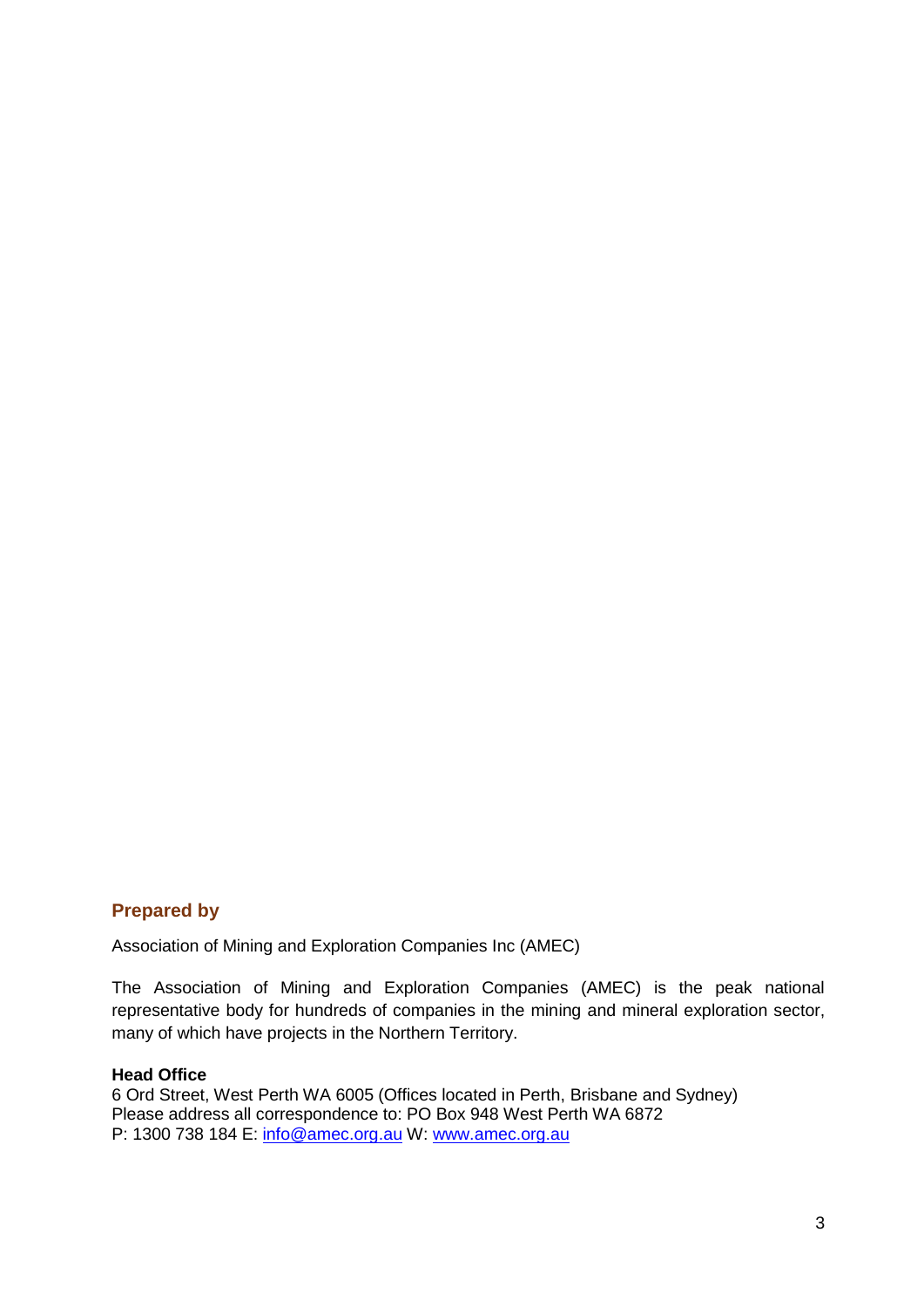# <span id="page-3-0"></span>**EXECUTIVE SUMMARY**

Industry cares about the environment and wants to make sure it achieves the best possible, sustainable outcomes. Industry understands the community expectation to meet high standards of environmental stewardship.

Mining provides all the minerals necessary for renewable energy, carbon efficient technologies and electric vehicles. Mining also delivers jobs and opportunities in remote areas applying cutting edge technology.

Mining underpins a large portion of the economy and offers a pathway to unlock future economic growth and investment across the Territory.

The Northern Territory Environmental Protection Bill will determine how development proceeds across the Territory. This Bill is the first of at least two parts of environmental legislative reform and is occurring as a part of a range of other wide sweeping reforms.

It is important for the Scrutiny Committee to acknowledge that this legislative reform does not occur in isolation. The Territory Budget faces constraints and there is a clear need for greater private investment.

For Industry, the cost of doing business, the length of whole of Government timeframes for approvals and the complexity of regulation are all factors that shape their engagement with the Territory. This Bill is likely to increase the costs and timeframes faced by potential investors in the Territory.

The Scrutiny Committee has a vital role in robustly examining the impact of this legislation.

The key issue in this legislation is the premise that the Environment Minister will be the final decision-making authority on mining approvals. With the current drafting of the legislation, the Minister will not be obliged to weigh the economic benefits that mining brings to the Northern Territory in their decision.

The Environment Minister will be bound to respond to the advice from the Northern Territory Environmental Protection Authority (NT EPA). This Act gives the NT EPA the responsibility of advising whether a project is environmentally acceptable or otherwise. Following this recommendation, without a requirement for the Minister to weigh other considerations, it is then practically and politically difficult, to go against the recommendation of the EPA. In essence, this puts the EPA in a decision-making role, not an advisory role.

The current draft Bill invests considerable power in the NT EPA to determine what is environmentally significant, and ultimately whether a project proceeds.

What environmental impact is considered significant has not been clarified. For Industry this is a considerable concern as the quantum of significance will determine the resources and time necessary for approval. This will determine whether projects are invested in.

This Bill includes wide reaching provisions that will reshape how business is undertaken. The expansion of criminal liability to partners and occupiers of the approval holder will impact how joint ventures are organised in the Territory. This will have ramifications for the financing of projects and may turn away some companies. While the additional grounds of 'reasonableness', which AMEC called for, are a welcome improvement, there are additional improvements that can be made such as defining the hierarchy of liability.

This submission directly comments on a number of other specific concerns within the draft Bill. A final overarching concern is that due to the manner in which the reforms are being undertaken,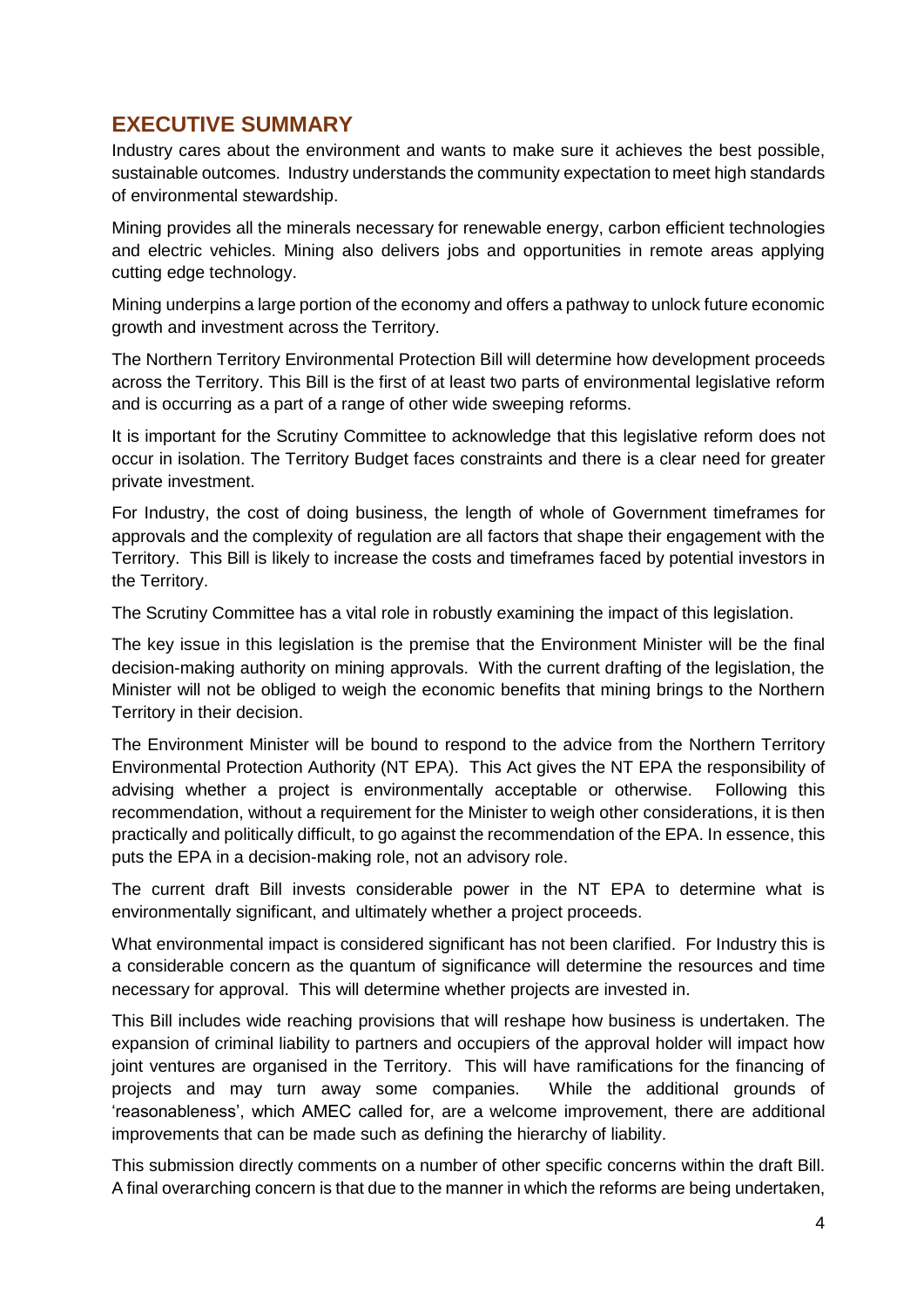a lot of details remain unknown. For example, Part 8 refers to Practitioners and Auditors, and entirely depends on the yet to be seen redrafted regulations this could be a benefit or a detriment for the Territory.

The Territory Government commissioned a Regulatory Impact Statement to explore many of the concerns raised by Industry. This document should be publicly released and discussed.

This draft legislation demands the close attention of the Scrutiny Committee.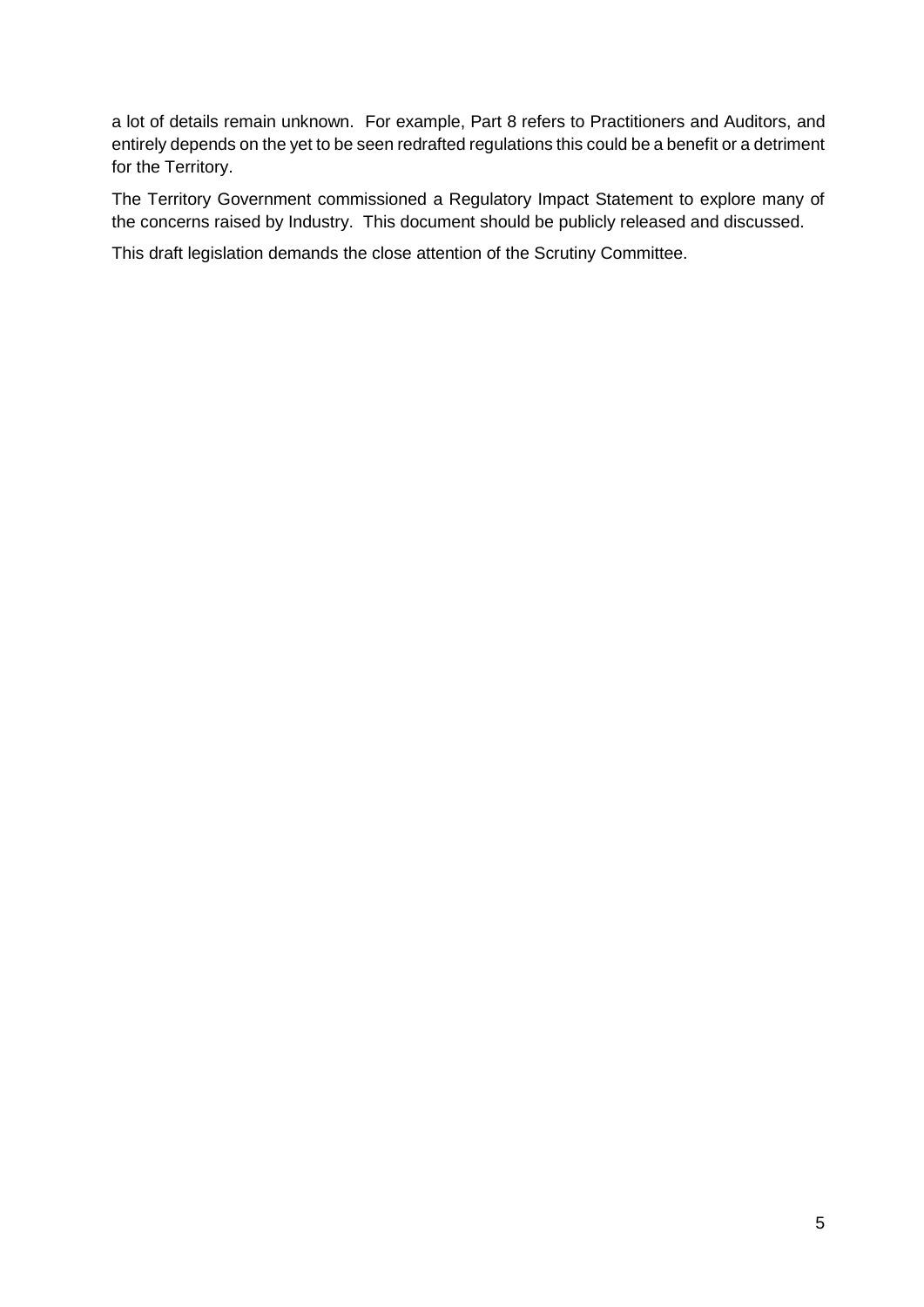# <span id="page-5-0"></span>**REGULATORY REFORM PROCESS SO FAR**

#### <span id="page-5-1"></span>**Scale of reform**

As Industry has made clear multiple times during the consultation process, there are substantial concerns regarding the breadth of the reform process. The Northern Territory Government is undertaking changes across environmental, water, climate change, and a proposed social policy. The sheer number of reforms and have raised concern that insufficient attention from business can be given to the environmental changes proposed.

#### <span id="page-5-2"></span>**Changes between drafts**

The legislation tabled in Parliament differs from the legislation consulted upon with Industry. From one perspective, this is positive. A number of the reforms were called for by AMEC, such as the reduction of those considered to have standing for injunctions and merit's-based reviews.

However, an apprehension of Industry is that areas that attracted criticism have not been addressed as part of the Bill.

As AMEC have outlined in previous submissions to the Government, the currently proposed (at least) two stage process to environmental reform feeds this concern. It is difficult to track the consequential impacts of reforms to legislation in a single piece of legislation, let alone when it is done over two Bills and over two years. The Government's decision to postpone drafting regarding general environmental duty, establishment of environmental protection policies, and residual risk payment frameworks is politically expedient.

Furthermore, the regulations were initially consulted upon with the original consultative draft. The decision has been taken to delay the entry of the Regulations into Parliament. As many parts of the Act shift the mechanics to the regulations it is difficult to ascertain the impact of the wording choice in the legislation. This is a considerable frustration for Industry.

#### <span id="page-5-3"></span>**Cumulative impact of the regulatory reforms**

The proposed environmental legislation must be considered in the context of the broader Northern Territory economy. In December 2018, the Government announced that it was in \$4million a day deficit and that reform was needed to the Budget. John Langoulant AO was engaged to prepare a *Plan for Budget Repair*, this document outlined a number of recommendations to address the 'exceptionally challenging circumstances' faced by the Territory.

The first two recommendations were particularly relevant to this legislation:

- *Recommendation 2.1: Reform the current major projects process to expedite and improve the efficiency of project approvals;*
- *Recommendation 2.2: Develop a microeconomic reform roadmap with the key objective of making the Territory a globally competitive capital investment destination.*

This suite of environmental reform had its genesis before the formulation of the *Plan for Budget Repair*. There may be a temptation to consider environmental approvals in isolation. However, for a company considering whether to invest in the Territory, all approvals and costs must be considered cumulatively.

It would be appropriate for the Scrutiny Committee to independently analyse how this legislation will fit with the pre-existing approvals process.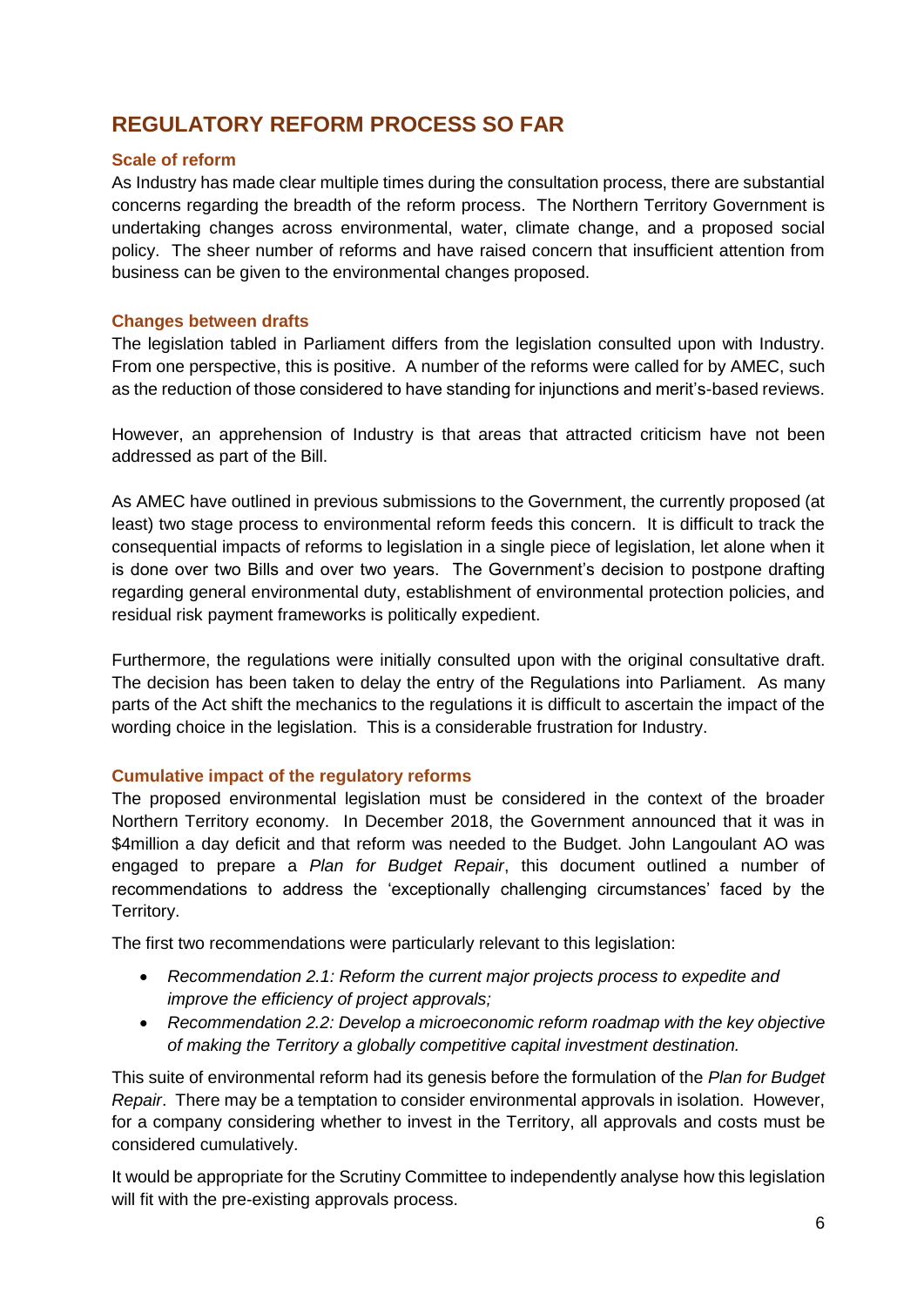A foundation for this analysis would be Regulatory Impact Statement that the Territory Government undertook considering the effect of these reforms on the pre-existing Territory regulatory framework. Given the importance of these reforms to Industry across the Territory. The tabling of this RIS in Parliament before the Scrutiny Committee would provide an answer to the question of the impact of the environmental legislation on the efficiency of project approvals.

It should be logical to assume that whatever concerns were raised in the RIS are answered by the latest draft of the legislation. Therefore, the publication of this document for reason of transparency and accountability should be acceptable.

# <span id="page-6-0"></span>**SPECIFIC CONCERNS WITH THE DRAFT LEGISLATION**

<span id="page-6-1"></span>The following concerns are listed as they occur throughout the legislation.

# **Part 1**

#### <span id="page-6-2"></span>**Expansion of the Objects of the Act**

The objects of the Act have expanded since the consultation draft was circulated.

In the second Object, (b), the term "wellbeing" is used for its only time in this Act. It is a highly ambiguous and subjective term. The Merriam Webster dictionary defines wellbeing as: "*the state of being happy, healthy, or prosperous"<sup>1</sup>* .

The definition of environment includes the terms "social, economic and cultural". A definition that AMEC opposes as being far too broad. However, if the Government insists on such a broad definition of environment, it should correspondingly balance all parts of its definition of environment within the objects.

AMEC recommends that the Government amend Clause B to insert the "social, economic and cultural" as adjectives to greater definer the term 'well being'. This will reduce ambiguity and elevate the consideration of these important aspects.

#### <span id="page-6-3"></span>**Significance**

How level of environmental assessment is determined is not answered in this draft legislation or the associated guidance material since published. The Government has consistently refused to provide specifics around the thresholds stating that every proposal would be considered on a case by case basis.

The lack of case studies, information or guidance explaining what is considered significant, and what is not, is a pivotal concern for industry.

This Bill offers no clarity or 'significance test' of what will be significant and what will not be.

<sup>-</sup><sup>1</sup> <https://www.merriam-webster.com/dictionary/well-being> (Accessed 12.06.2019)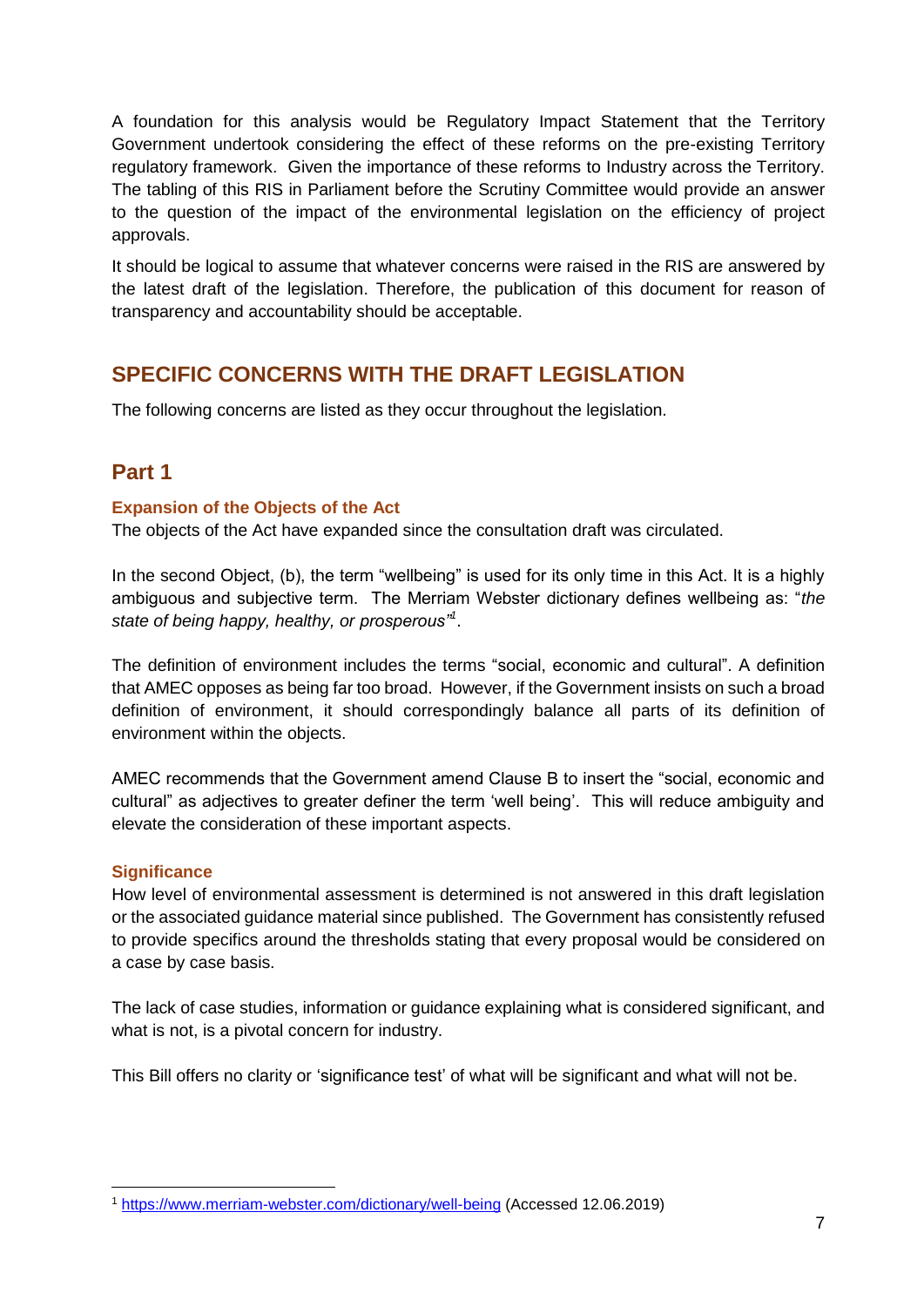Since the consultation draft, a new concept of "material environmental harm" has been introduced. This is for environmental harm that is 'less serious', it is difficult to quantify how the Government will interpret and implement this.

#### <span id="page-7-0"></span>**Definition of the Environment**

The definition of the Environment underpins this legislation. Industry considers that this definition of environment is too broad and should focus only on the natural environment. The current definition is inclusive of physical, biological, economic, social and cultural aspects.

This definition does articulate a clear boundary of what is considered. It does not provide certainty, as almost any matter can be considered under the current definition of environment. These matters are not then considered in the decision-making principles articulated in Part 2.

It also gives the impression that the EPA has seriously considered the economic and social benefits of a proposal, when it is does not have sufficient expertise to do so.

## <span id="page-7-1"></span>**Part 2**

#### <span id="page-7-2"></span>**Principle of economic competitiveness**

In the original draft legislation, the Government included an economic principle under the Principles of Environmentally Sustainable Development, in Part 2, Division 1.

AMEC questioned the choice of wording of the 'Principle of the economic competitiveness' that appeared in the first draft of the Bill as a broad, difficult to measure, collection of motherhood statements. This draft of the Bill does not include a principle of economic competitiveness at all. This principle needs to be included and clearly articulated.

A principle of economic competitiveness should be included that stipulates that the NTEPA must enumerate the estimated costs, jobs, potential royalties, taxes and comparative advantage such a development will create in the Territory.

As discussed earlier, currently the term "economic" is included in the definition of environment. Throughout the legislation there is no other guidance to how the NT EPA should weigh this important factor. However, the importance of the economic and social benefits of a proposal, should be required to be considered by the Minister in weighing the final decision. If necessary, the Minister should be able to separately access expert advice from other relevant agencies and departments. To exclude these elements from expert advice would lead to suboptimal decision making.

#### <span id="page-7-3"></span>**Principles of Ecologically Sustainable Development**

The Principles outlined in Division 1 of Part 2 are very broad. Clause 2 of Section 17 states that a decision-maker *must* consider and apply these principles. However, the subsequent Clause 3 of Section 17 states that the decision-maker is under no obligation to state how these reasons were applied.

Clause 3 should be removed from the legislation as it reduces the transparency of Government decision making.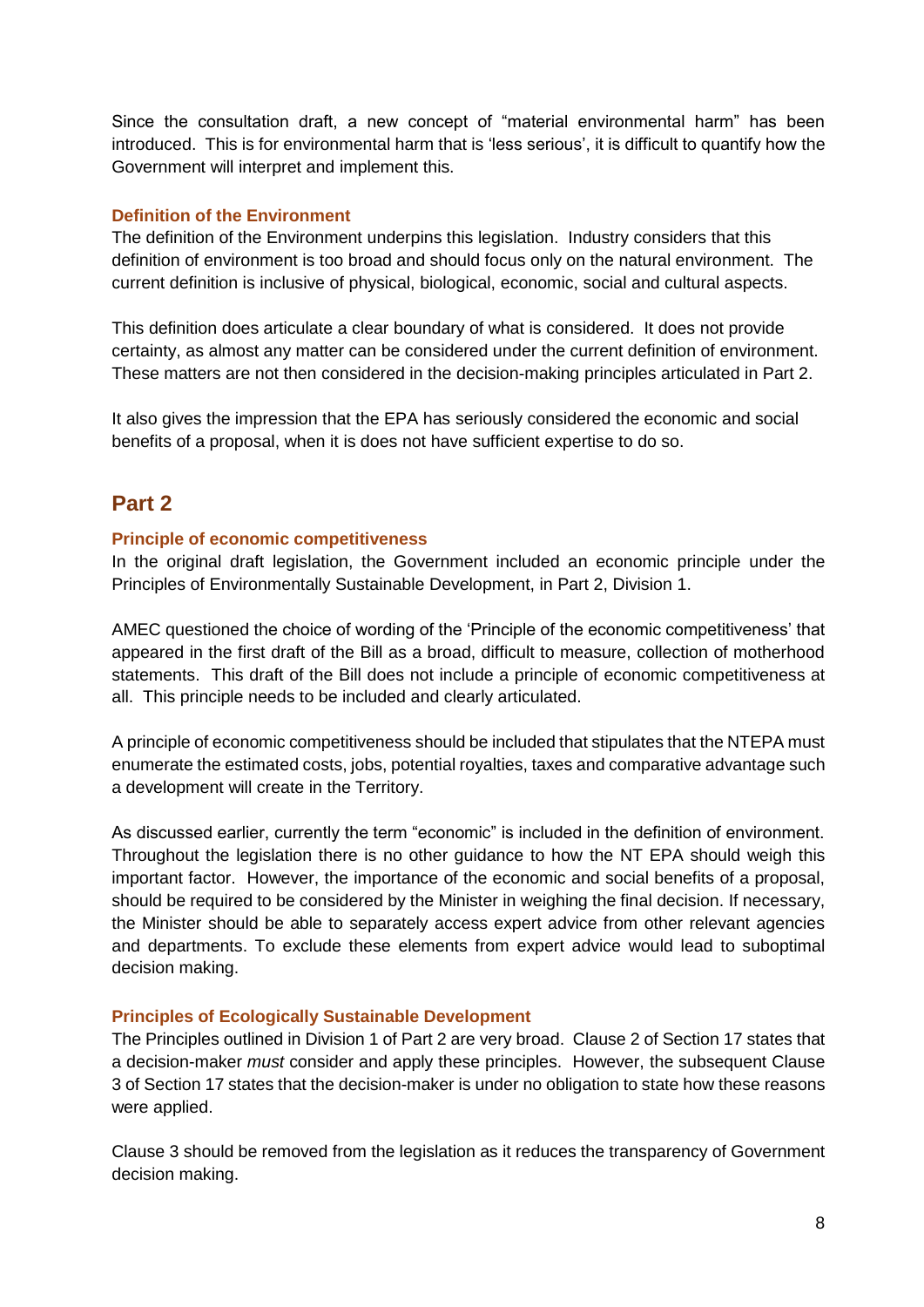#### <span id="page-8-0"></span>**Decision making principle and Intergenerational equity**

The extension of our current preferences and obligations into the future is to be questioned, as there is uncertainty regarding the perspective and situation of future generations of Northern Territorians.

Part 2, Division 1, Section 18, Clause 1 and Section 21 of the same Division are duplicative as they essentially state the same thing.

Section 21 could be argued as an argument for the maintenance of status quo. The current definition includes the term 'health' of the environment which is the only reference to the term in the Bill. It is unclear how that subjective term should be considered.

#### <span id="page-8-1"></span>**Precautionary Principle**

Industry considers that this principle is weighed against any activity where the Government is uncertain of the outcome and provides an outlet to excuse not making a decision. It raises questions over what is determined to be sufficient certainty.

## <span id="page-8-2"></span>**Part 3**

#### <span id="page-8-3"></span>**Declaration of Protected Environmental Areas and Prohibited Actions**

In the Territory, 67 sites are identified as Sites of Conservation Significance, 'the most important sites for biodiversity conservation that need further protecting<sup>'2</sup>. There is also RAMSAR wetlands, national parks and reserves. Over 5 million hectares of the Territory are successfully protected under the existing legislative mechanisms in national parks, reserves and wetlands.

Part 3, Division 3, allows for the creation of temporary and permanent "Protected Environmental Areas", essentially a new type of conservation estate.

It is unclear why the Government has chosen to create new instrument of "Protected Environmental Areas" through Division 2, Part 3. The Territory has some of Australia's (and the World's) most iconic national parks. Furthermore, the capacity to create conservation estate already exist in other legislation. The existing legislation appears to be achieving the desired outcome of creating conservation estate.

The entire Division is duplicative and unnecessary.

The Minister, the CEO and Environmental Officers have sufficient powers under the legislation to stop an activity as detailed through Part 9 of the Act.

The provisions for prohibited actions incorrectly suggest that there are activities that the Government cannot manage through regulation. Prohibition also pre-empts any innovative solution that may be entirely environmentally acceptable, or even positive. Due to the Section 44, under Part 4 Division 1 later in the Act, these innovative solutions would not even be considered by the Government.

<sup>-</sup>2[https://nt.gov.au/environment/environment-data-maps/important-biodiversity-conservation](https://nt.gov.au/environment/environment-data-maps/important-biodiversity-conservation-sites/introduction)[sites/introduction](https://nt.gov.au/environment/environment-data-maps/important-biodiversity-conservation-sites/introduction)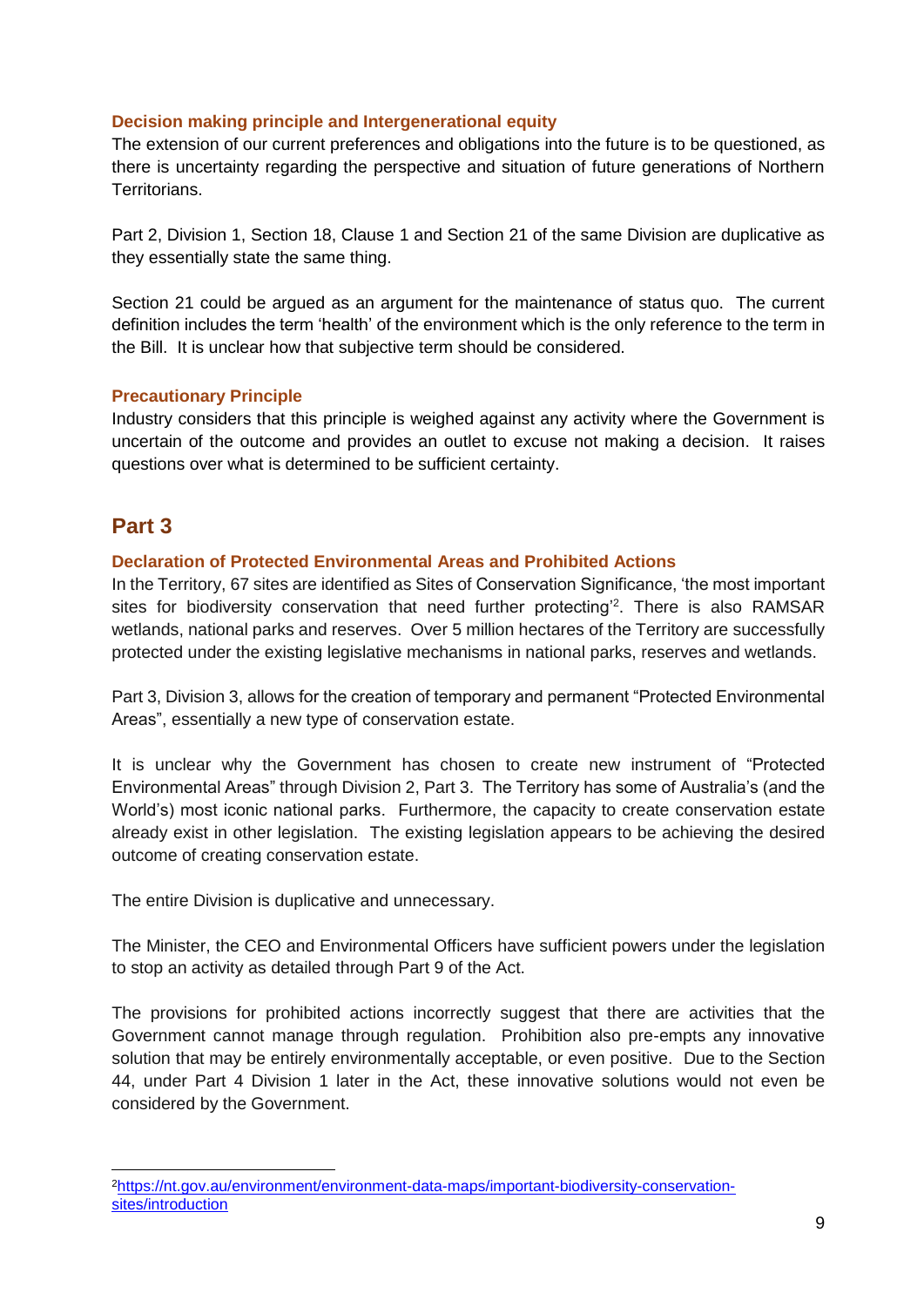## <span id="page-9-0"></span>**Part 4**

#### <span id="page-9-1"></span>**Government projects must be included**

It is unclear whether the Environmental Protection Bill includes all Government projects such as roads and infrastructure. There has been concern from some within Industry that the Territory Government will not be expected to adhere to this legislation. The NT Government should be subject to its own environmental legislation, as Government projects also affect the environment.

# <span id="page-9-2"></span>**Part 5**

#### <span id="page-9-3"></span>**Prevalence of Environmental legislation (Section 92)**

Section 92 appears to overrule the sovereignty of Parliament of the Northern Territory. This is an addition that was not consulted upon with Industry. It appears to grant the Environmental Minister a portfolio capable of overruling all other considerations.

AMEC suggest that this Section is unnecessary as all Government approvals should have similar legislative consideration and weighting.

#### <span id="page-9-4"></span>**Role of NT EPA on unacceptable impact**

Sections 75 – 80 outline how the Environment Minister must make a decision on when the NT EPA has decided, of its own volition, that a project is not acceptable to the Northern Territory.

In the current drafting, the Minister is faced by a choice between accepting the statement given by NT EPA and declaring that a project has unacceptable impact; or disagree with the advice given and deliver an opposing view with published reasoning. In the circumstance when the Environment Minister disagrees, the Minister will be under resourced to undertake the task as the agency they will have to rely on will have given them opposing advice. Thus, it is very difficult for the Minister to determine a view different to the NT EPA.

#### <span id="page-9-5"></span>**Ministerial approval**

AMEC is opposed to the final approval for a mining project or any other development process being entirely dependent on the Environmental Minister. This establishes an environmental approval as a veto over all other approvals.

It should be relatively easy for the Scrutiny Committee to foresee a dispute where an approval may be in the benefit of the Territory but has been vetoed by an environmental approval. AMEC suggests that a section be added to resolve a dispute between a development approval and an environmental approval.

This situation is made more complex when the NT EPA determines that a project is environmentally unacceptable.

In the Western Australian *Environmental Protection Act 1986* legislation, the Governor provides an outlet if there is a conflict between two approvals. Section 48J of that Act reads: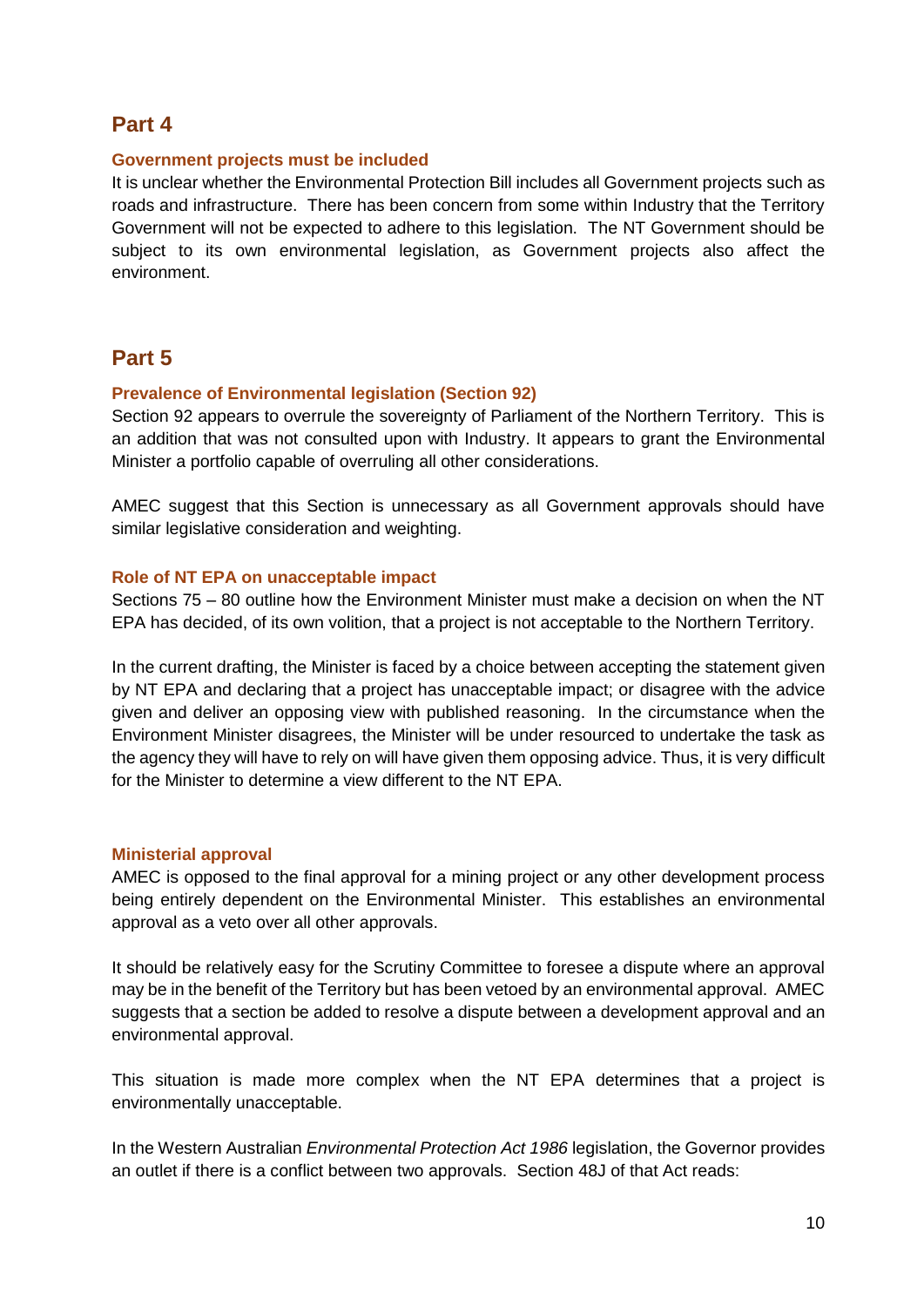#### **48J. Decision of disputes between Minister and responsible Ministers**

If the Minister and a responsible Minister cannot agree — (a) on whether or not the Minister should give advice under section  $48A(2)(b)$  in relation to a scheme; (b) under the relevant scheme Act on whether or not an environmental review has been undertaken in accordance with the relevant instructions issued under section  $48C(1)(a)$ ; (c) on whether or not a direction should be given to the Authority under section 48D (2) or 48E(1) or, if a direction should be so given, what its content should be; (d) on whether or not the scheme to which a report relates should be subject to conditions under section 48F or, if that scheme should be so subject, to what conditions it should be so subject; or (e) on whether or not conditions referred to in section 48G (2) should be altered and, if so, to what extent, the Minister and the responsible Minister shall refer the matter in dispute to the Governor and the decision of the Governor on that matter shall be final and without appeal.

The Western Australian Governor relies on the Cabinet to provide them with advice, so this provision effectively shifts dispute resolution to Cabinet, where all considerations can be weighed.If there were a dispute between two Ministers, or an outcome where an Environment Minister where the Environment Minister has to overrule the advice of the NT EPA, it would be beneficial to have the option of a Cabinet approval.

While the Government may currently consider such a conflict an unlikely outcome, however the legislation should be future proofed against such a foreseeable possibility.

In other jurisdictions it has been found that the Government may weigh the evidence presented differently than as prepared by the Environmental Protection Agency. The addition of a provision as proposed allows the Environment Minister, and the Cabinet, the capacity to grant an environmental approval.

This is particularly important for this legislation as the definition of environment includes "economic, social and cultural" factors. However, it provides little guidance to the NT EPA as whether to weigh the economic factor at all.

This is extremely concerning as the Minister is obliged by this legislation to consider the advice of the NT EPA. If the advice from the NT EPA does not include any consideration of the economic, such as jobs, technology and wealth creation, then a strict reading of the legislation could mean that the Minister does not need weigh these realities in their decision.

Section 73 which specifies what the Minister must specifically weigh in decision does not include the social or the economic benefits with the environmental benefits when making a decision for environmental approval. This should be corrected.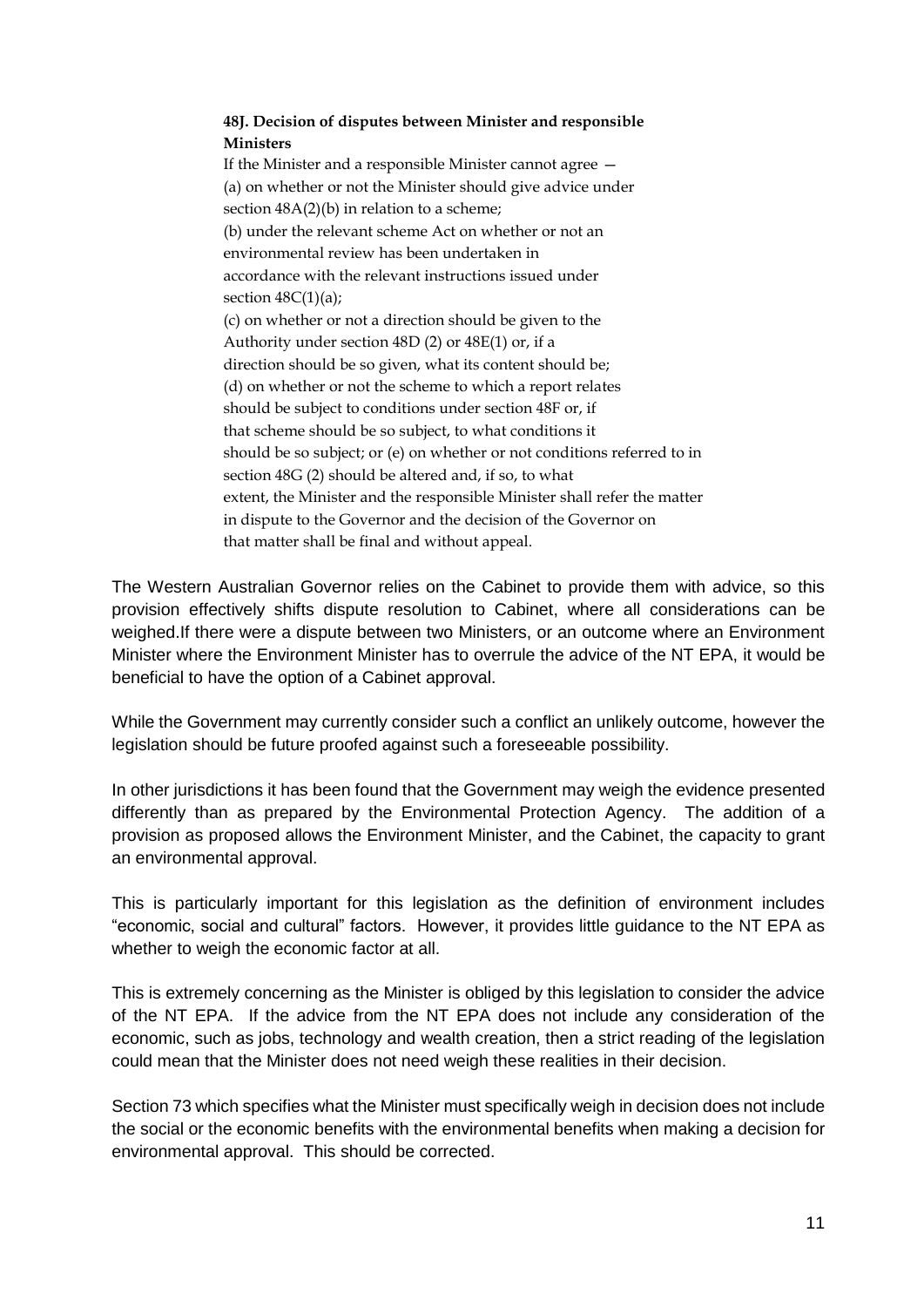# <span id="page-11-0"></span>**Part 7: Financial Provisions**

#### <span id="page-11-1"></span>**Use of Environment Protection Bonds**

Section 128, specifies the purposes of the Environment Protection Bond. Clause E is extremely open ended, it gives the CEO the power to use the Bond for anything relating to this Act. Traditionally, environmental bonds have been focussed on prevention, remediation and rehabilitation of environmental impacts. Clause E, steps beyond this definition to allow the Government to effectively use the bond for whatever it chooses.

Two obligations must be placed on the usage of Environmental protection bond: firstly, the approval holder must be notified in writing by the CEO to increase transparency; and the approval holder should be allowed to appeal the use of their Bond.

#### <span id="page-11-2"></span>**Interest on Environmental Protection Bonds**

The interest accrued on the Environmental Protection Bond held should not be transferred to the Consolidated Account. The clear intent of this Part is the use of financial instruments to ensure the remediation, rehabilitation and post-closure monitoring and reporting, not to finance the Territory consolidated account.

The Scrutiny committee must add a clause to Section 130 to retain all proceeds accrued to the Environmental Protection Bond Account.

#### <span id="page-11-3"></span>**Division 2 Environment Protection Levy**

AMEC is opposed to the introduction of an Environment Protection Levy. This is duplicative of the Bond provisions and is a purely revenue raising exercise by the Government.

The broad definition under Section 133, Clause 2, allows the CEO to use the fund for essentially whatever purpose they see fit.

The lack of transparency and reporting on the use of this levy is a concern for industry. The legislation should have clear transparency and probity provisions around the levy requiring a report to be tabled in Parliament annually accounting for:

- what amount was raised;
- what the levy was used for;
- what outcomes were achieved.

There has been little clarity provided as to the scale of these extra costs on Industry.

#### <span id="page-11-4"></span>**Division 3 Environment Protection Fund**

AMEC is opposed to the creation of Environment Protection Funds. The protection of the environment is already funded through Government taxes, separate funds beyond the line of sight of Parliament are not necessary.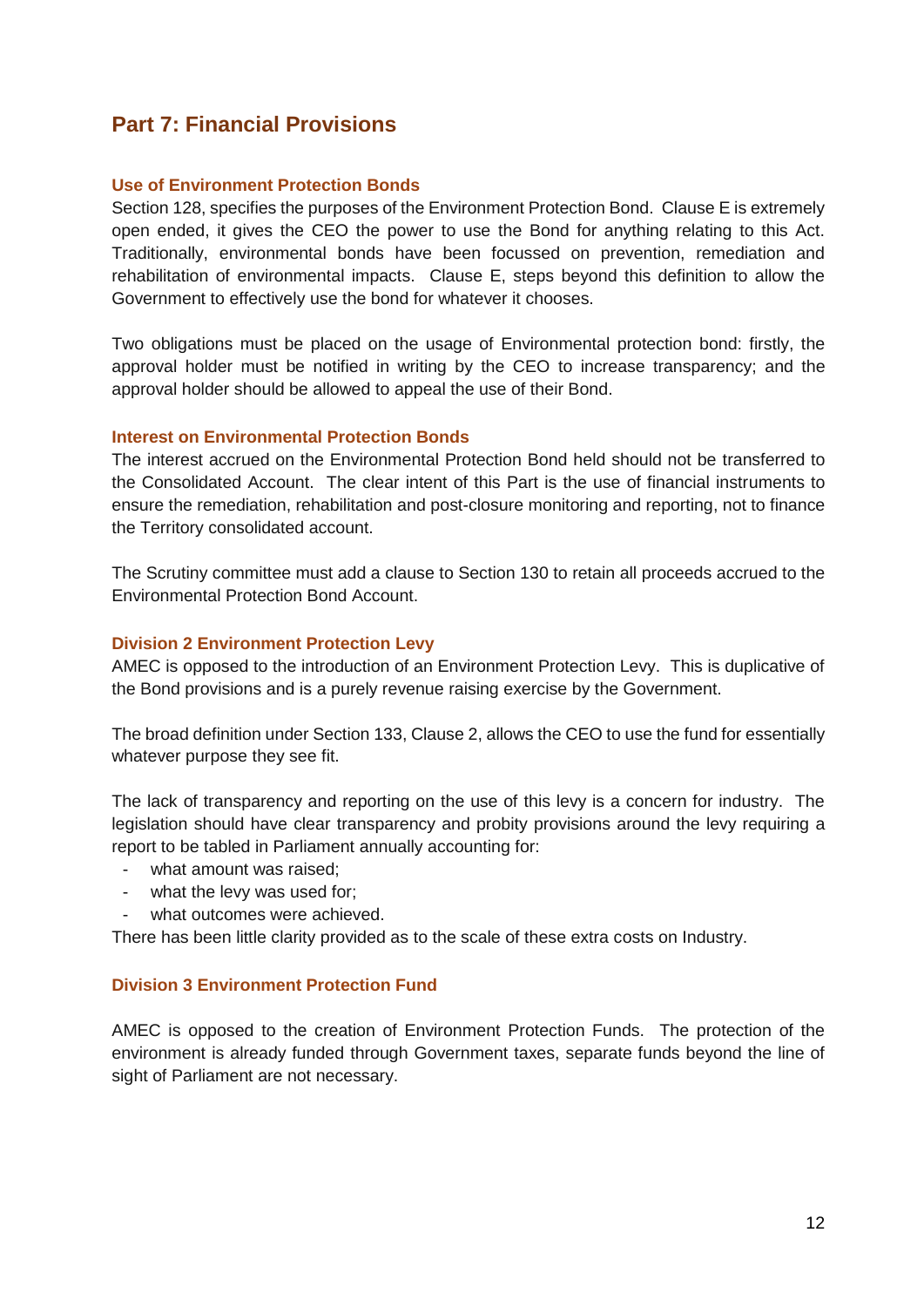The lack of transparency and reporting of these proposed funds is a concern for industry. The legislation should have clear transparency and probity provisions requiring a report to be tabled in Parliament annually accounting for:

- what amount was raised:
- how decisions were made to use the funds:
- how the industry who contributed to the fund was consulted on the use of these funds (a logical extension of the objects of this proposed Bill); and
- what outcomes were achieved.

Despite opposing these Funds, the following clauses are supported:

- Section 137, Clause 4, that ensures the interest raised remains within the fund; and
- <span id="page-12-0"></span>Section 138, Clause 4 that hypothecates the funds to a specific industry is supported.

## **Part 8 Practitioners and Auditors**

Without the necessary and associated regulations, it is difficult to comment on the purpose and effectiveness of the wording of this Part of the legislation.

However, the licencing of Practitioners and Auditors should be considered alongside Milton Freidman's Chapter 8 of his book Capitalism and Freedom, which makes an extensive argument against licensure as a monopolistic practice. An argument repeated by then President Obama's Council of Economic Advisors, which issued a framework to roll back primarily state based occupational licencing in 2015<sup>3</sup>.

AMEC would also suggest it should be considered alongside the Northern Territory Government Commissioned Langoulant *Plan for Budget Repair* issued earlier this year.

Occupational licencing is likely to increase costs. The implicit assumption is that creation of practitioners and auditors will improve outcomes. So, alongside these provisions should be consideration to measure performance to see if the assumption is correct.

 $\overline{3}$ [https://www.scribd.com/doc/272814969/CEA-report-on-occupational](https://www.scribd.com/doc/272814969/CEA-report-on-occupational-licensing?secret_password=piRg7qvS7TeQVHAmSiNX)[licensing?secret\\_password=piRg7qvS7TeQVHAmSiNX](https://www.scribd.com/doc/272814969/CEA-report-on-occupational-licensing?secret_password=piRg7qvS7TeQVHAmSiNX)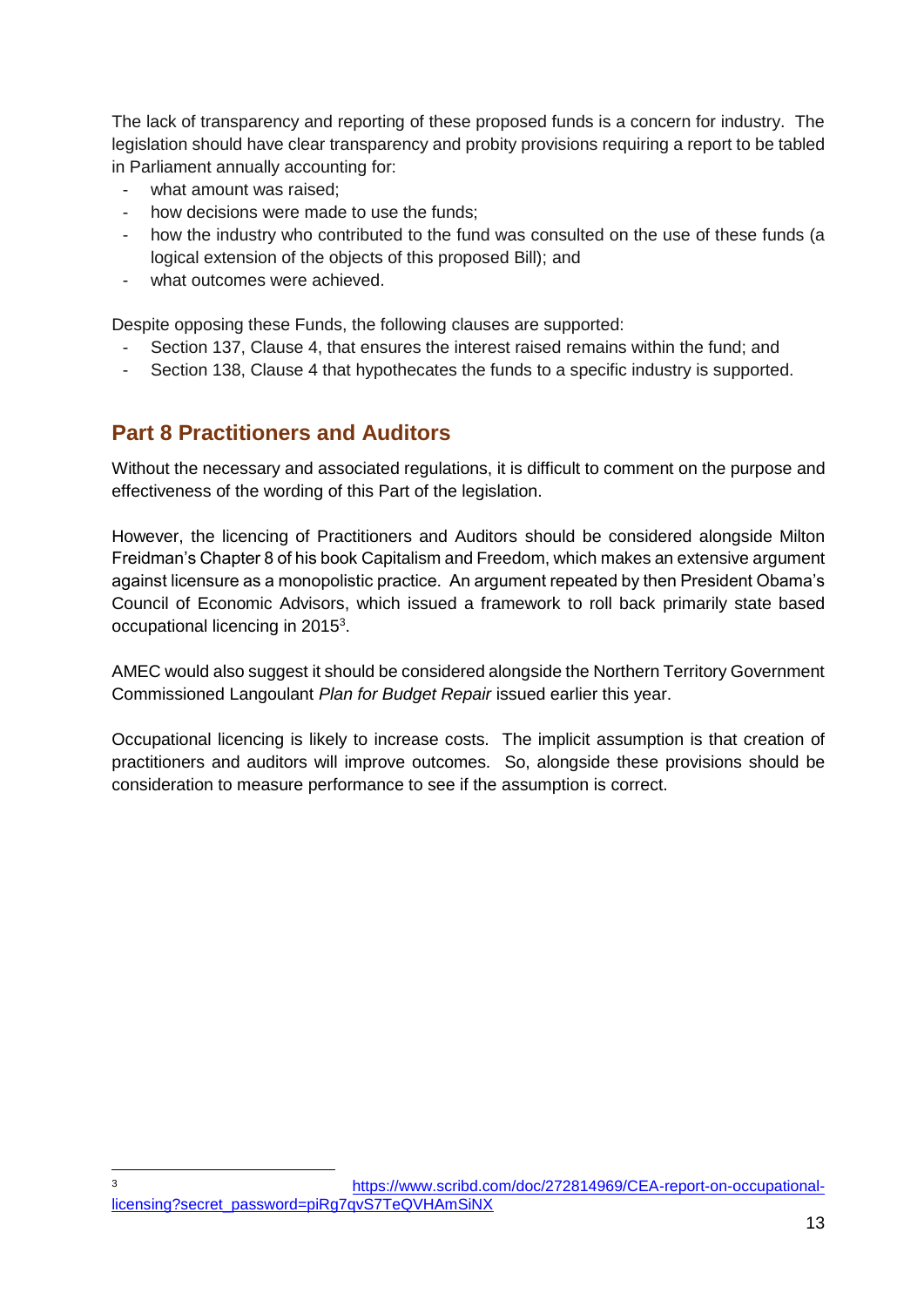# <span id="page-13-0"></span>**Part 9 Enforcement**

The Environmental Protection Officer has been granted very broad powers under this legislation.

#### <span id="page-13-1"></span>**Entry on Aboriginal land**

Under Section 109 of the Australian Constitution, "When a law of a State is inconsistent with a law of the Commonwealth, the latter shall prevail, and the former shall, to the extent of the inconsistency, be invalid."

The Scrutiny Committee should consider whether this provision applies to the entry onto *Aboriginal Land Rights Act* land as per Section 165.

#### <span id="page-13-2"></span>**Environmental Protection Notices**

Section 185 refers to the lodging of Environmental Protection Notices with the Registrar General, currently placing the lodging of the document at the discretion of the CEO. For transparency, and in particular for Environmental Protection Notices issued under Section 179 that permit acts or omissions in contravention of the Act, they should be registered. The language should be shifted in this Section from 'may' to 'must'.

#### <span id="page-13-3"></span>**NT EPA may issue stop work notice**

Fact Sheet 6 that was issued by the NT Government subsequent to the Bill's introduction to Parliament outlined a policy intent for the NT EPA as an advice-giving agency engaged in the Environmental Impact Assessment. The second page of the Factsheet had a simplified table that states the NT EPA will not be a regulator of environmental management<sup>4</sup>. This view of the role of the NT EPA has been consistently articulated throughout the consultation process.

It seems incongruent to this vision of the NT EPA as an advice-giving independent agency that Section 194 to 198 allows the NT EPA to issue stop work notices. This power should reside with the CEO of the Department, as the regulator, would surely be more appropriate.

## <span id="page-13-4"></span>**Part 11**

-

This Part 11, and its implementation, will have a substantial impact on the structuring of financing and companies operating in the Northern Territory. The scrutiny committee must consider the impact of this Part of the Act on the cost of business of operating in the Territory.

#### <span id="page-13-5"></span>**Criminal Liability of executive offices of body corporate**

Under Section 265, Clause 8, the definition of a relevant offence has been included. This is a notable improvement on the consultation draft. However the relevant offence definition should be tightened. The inclusion of subsection (b) which refers to a breach of a regulation, as a criminal offense is excessive. If a transgression of a regulation has been sufficiently environmentally damaging to warrant prosecution it is highly likely to have also been a specified environmental offence. Furthermore, without the regulations it is difficult to be supportive of such a provision. AMEC recommends that subsection (b) is excluded.

<sup>4</sup> [https://denr.nt.gov.au/environment-information/environmental-policy-reform/environment-protection](https://denr.nt.gov.au/environment-information/environmental-policy-reform/environment-protection-bill-2019)[bill-2019](https://denr.nt.gov.au/environment-information/environmental-policy-reform/environment-protection-bill-2019)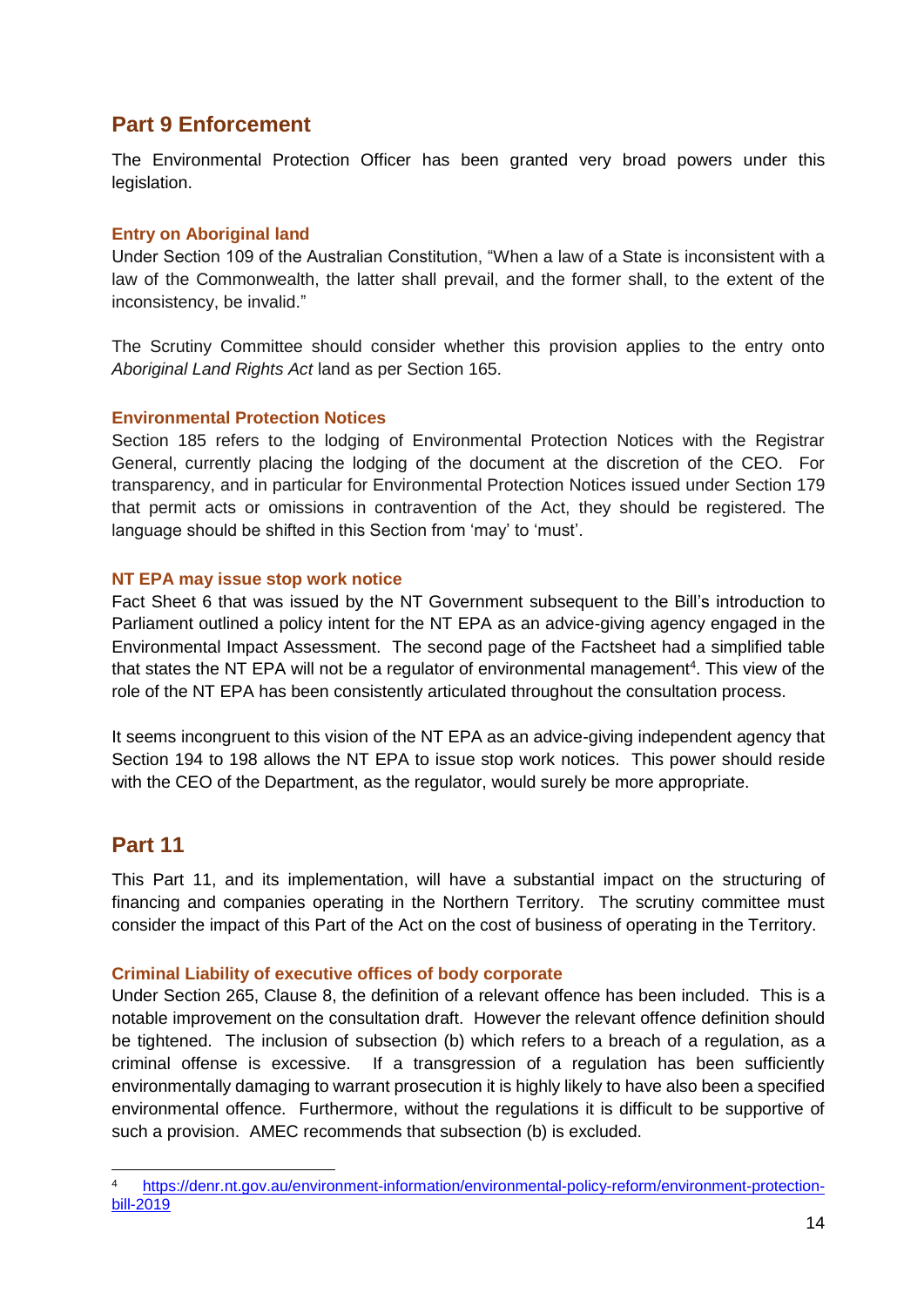#### <span id="page-14-0"></span>**Liability of partners and unincorporated associations**

Section 266 will have a negative effect on the joint venture structure frequently adopted in mining and mineral exploration. A joint venture can take many forms. A common type is a "farm in" that gives of an ownership interest in the principal mining company's project, subject to the farmin party achieving certain expenditure commitments over an agreed period of time.

AMEC considers that a hierarchy of liability starting with the environmental approved holder or alleged transgressor (and if there is more than one holder, in the proportions of their holdings) as the first in the hierarchy of liability is more appropriate. The current wording of the legislation provides no direction over who is liable and in what sequence accountability.

A 'Hierarchy of liability' is found within the *Contaminated Land Management Act 1997 (NSW)* and Queensland's *Environmental Protection Act 1994 (Qld)*. Both operate on the "polluter pays" principle, but the hierarchy is provided to delineate who is accountable after the polluter. This delineation will provide clarity to the operation of this section, but also provide transparency to the businesses as to how to structure their finances.

## <span id="page-14-1"></span>**Part 12 Review of Decisions**

AMEC is supportive of the changes that have been made to tighten the standing provisions for review.

#### <span id="page-14-2"></span>**Appeal of the Minister's Decision (Part 12)**

In the current wording of this Part it is unclear whether a company can appeal the final decision of the Environment Minister. This must be clarified in the text of the Bill as this option should be available to provide companies with natural justice.

#### <span id="page-14-3"></span>**Capacity of the Northern Territory Civil and Administrative Tribunal (Section 277)**

There is substantial concern within Industry that the Northern Territory Civil and Administrative Tribunal (NTCAT) is the inappropriate court for the review of environmental decisions.

As the NTCAT website states in its About section, *"NTCAT is much less formal than a court and its procedures are less complicated. Lawyers are permitted in most cases but usually are not necessary."<sup>5</sup>*

For the review of a decision on projects that are measured in the tens of millions of dollars, which are likely to hinge on the interpretation of complex scientific evidence, this is not the appropriate Court.

AMEC recommends the Supreme Court as being the appropriate Court for the review of Decisions.

-

<sup>5</sup> <https://ntcat.nt.gov.au/about-us> (Accessed 12.06.2019)